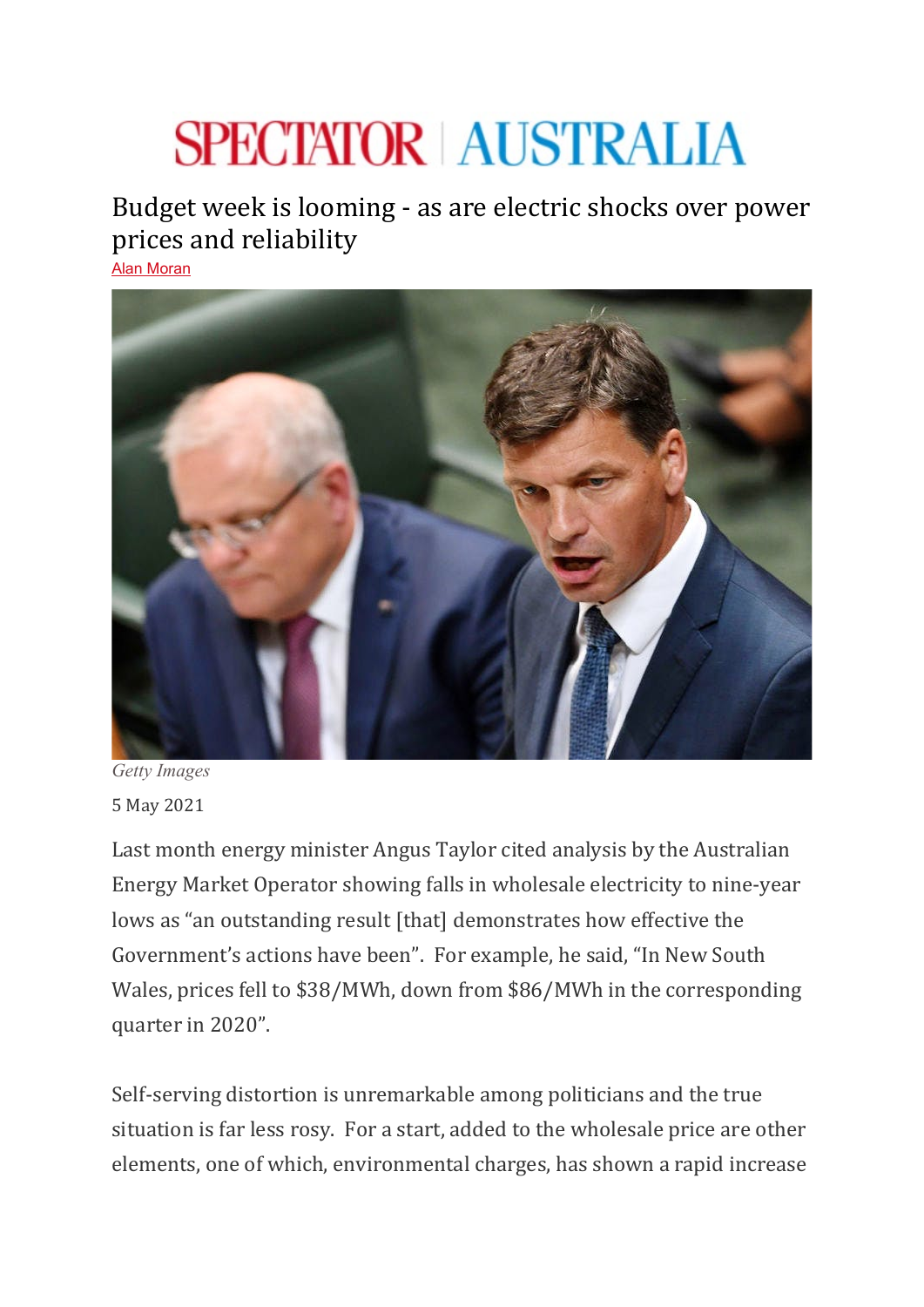in recent years as a result of the subsidies that have fed wind and solar into the system. In NSW the environmental costs to the consumer will be \$19/MWh this year.

For this and other reasons, the focus on the wholesale price provides only a partial picture. Average prices for NSW (other states are similar), as identified by another electricity industry regulatory body, the Australian Energy Market Commission show prices rose 2016 and 2017, then plateaued.

The killer price surge in 2016 followed the exit of major coal generators in Victoria and South Australia. This was brought about as a result of market pressure from subsidised wind/solar competition and, for Victoria, the government tripling the royalty tax on coal. Wind and solar installations receive a subsidy whenever they run and over the course of the year this doubles their revenues. As a result, over the past 20 years, these variable supply sources have grown from nothing to over 20 per cent of supply, with their inherent variability meaning they sometimes supply just five per cent of the market and at other times supply over 50 per cent.

Other generators have to adapt to the availability of wind and solar. They, therefore, incur costs in having less coverage for their fixed costs and increased wear and tear.

For 20 years wind and solar have been predicted to surpass coal and gas as a cheap form of generating electricity. Some supposed authorities like CSIRO claim this is already the case. But this is an ever-receding mirage; even more unlikely is the development of cheap hydrogen as a power feedstock. Governments however cling to the fantasies that technology will bring the replacement of the fossil fuels they have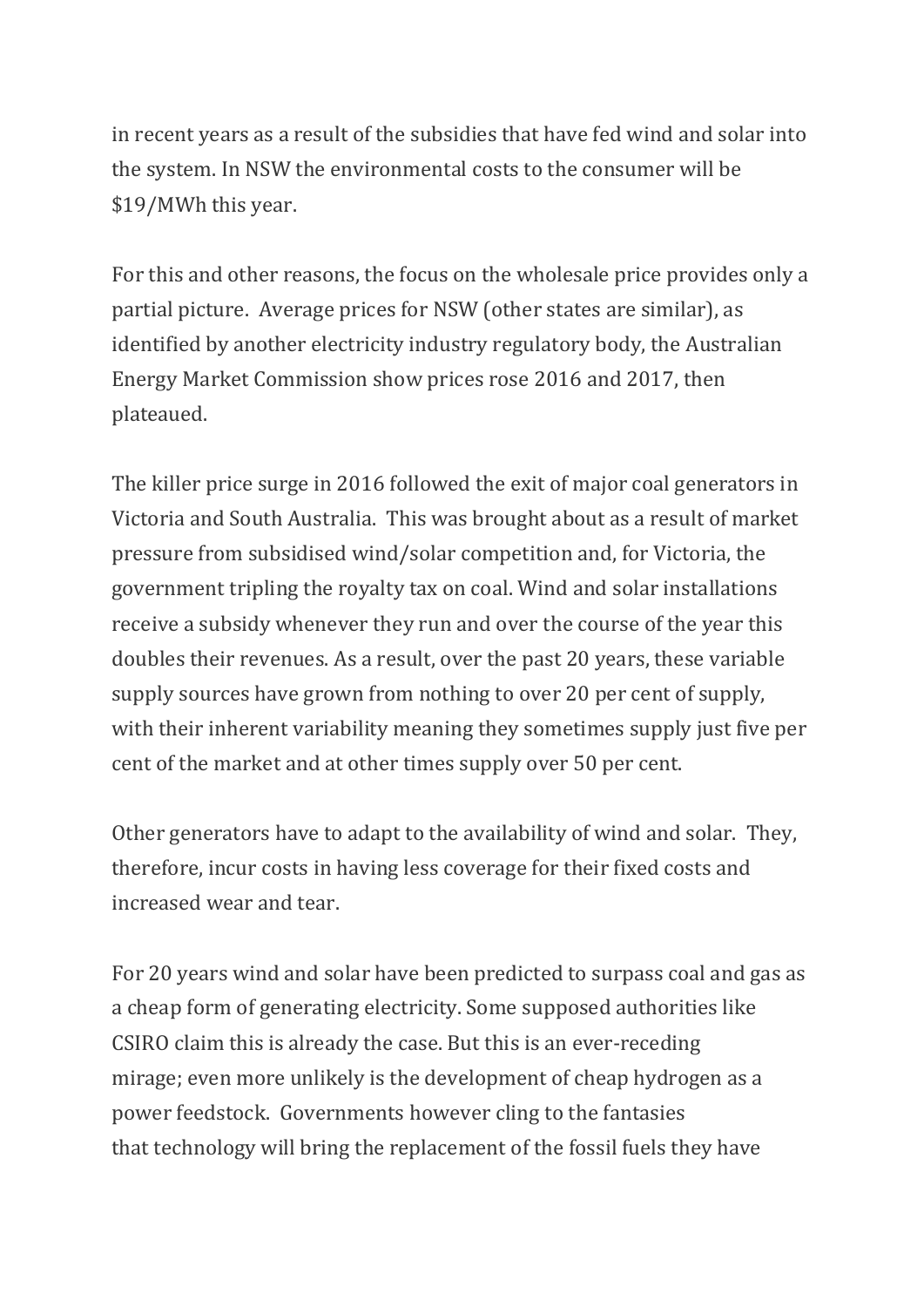demonised, just as those fuels themselves superseded whale oil and wood.

Aside from being cheaper, fossil fuels have superior operational characteristics to wind/solar which need far more support for "frequency control", "system strength", "inertia", "blackstart" and operational reserve. Twenty years ago, these features were referred to as "ancillary services", and were footnotes in the supply system, adding 1-2 per cent to the generation costs. The services are provided almost automatically in systems where fossil fuels or nuclear are the overwhelming generation source. Today, the provision of ancillary services is centre stage in a system which is being redesigned and micromanaged to serve renewable supplies

Though wedded to a renewables future, having seen the outcome of coal generator closures, governments are alarmed that further such closures will be forced before the introduction of new services to offset the intrinsic poor quality of wind/solar. An irony lost on most politicians is that the coal generators that now supply these services, face closures because of government preferential treatment to wind and solar.

Angus Taylor has said that the price increases following Victoria's Hazelwood power station closure in 2016 came as a surprise and were not forecast by the experts he (and state Premiers) consulted. That statement is itself a commentary on the outcome of selecting, as advisors, utopians blinded by propaganda on the supposed merits of wind/solar energy. In any event, governments are seeking to prevent a repetition by forcing deferrals of future closure of the coal generators, closures that their policies are bringing about.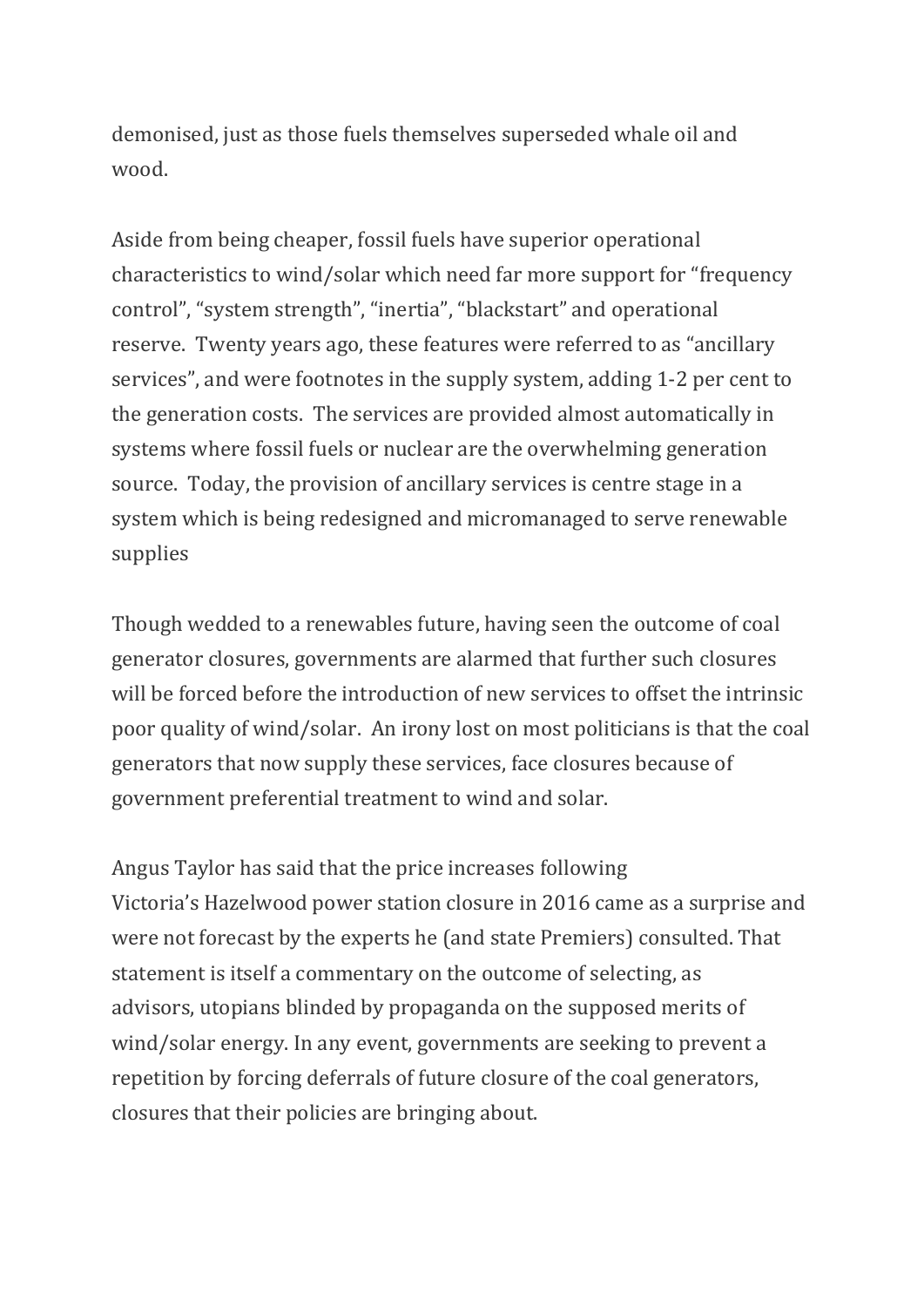So, we have the peak regulatory body oversighting the electricity market, the Energy Security Board last week issuing its Options Paper for the post 2025 electricity market design.

The leading players in the energy bureaucracy are political appointees, who are, for the most part rusted-on adherents of a Brave New World involving a renewables future. The coal plants are referred to as "ageing" or legacy plants, and the Chair of the ESB, Kerry Schott has even called them dinosaurs. Ms Schott was appointed by Malcolm Turnbull and had previously negotiated the sale of the NSW government's Vales Point power station, now valued at \$700 million, for \$1 million.

However, there are enough people within the multiple energy bureaucracies with hands-on awareness of the precariousness of the system that politics has built. Hence the ESB's 2025 Options Paper recognises that, unless the cracks that have been created are addressed, a disaster is imminent. But this means ever-more subsidies, interventions, directions and creation of markets to supply the services that are supplied automatically in a fossil fuel or nuclear-based supply system.

One proposed new market mechanism, eagerly supported by Minister Taylor is a form of capacity payment designed to raise the payments to coal generators to discourage their early closure. Another is a Back to the Future government investment in new generation to offset the planned closure of the NSW Liddell coal generator where the private sector – shortsightedly in the government's view – is failing to respond adequately to politicians' financial support and exhortations. EnergyAustralia, with a 20 per cent subsidy from the NSW Government, is building a new green hydrogen compatible gas plant at Tallawarra but the Commonwealth may still use Snowy Hydro to build additional capacity.